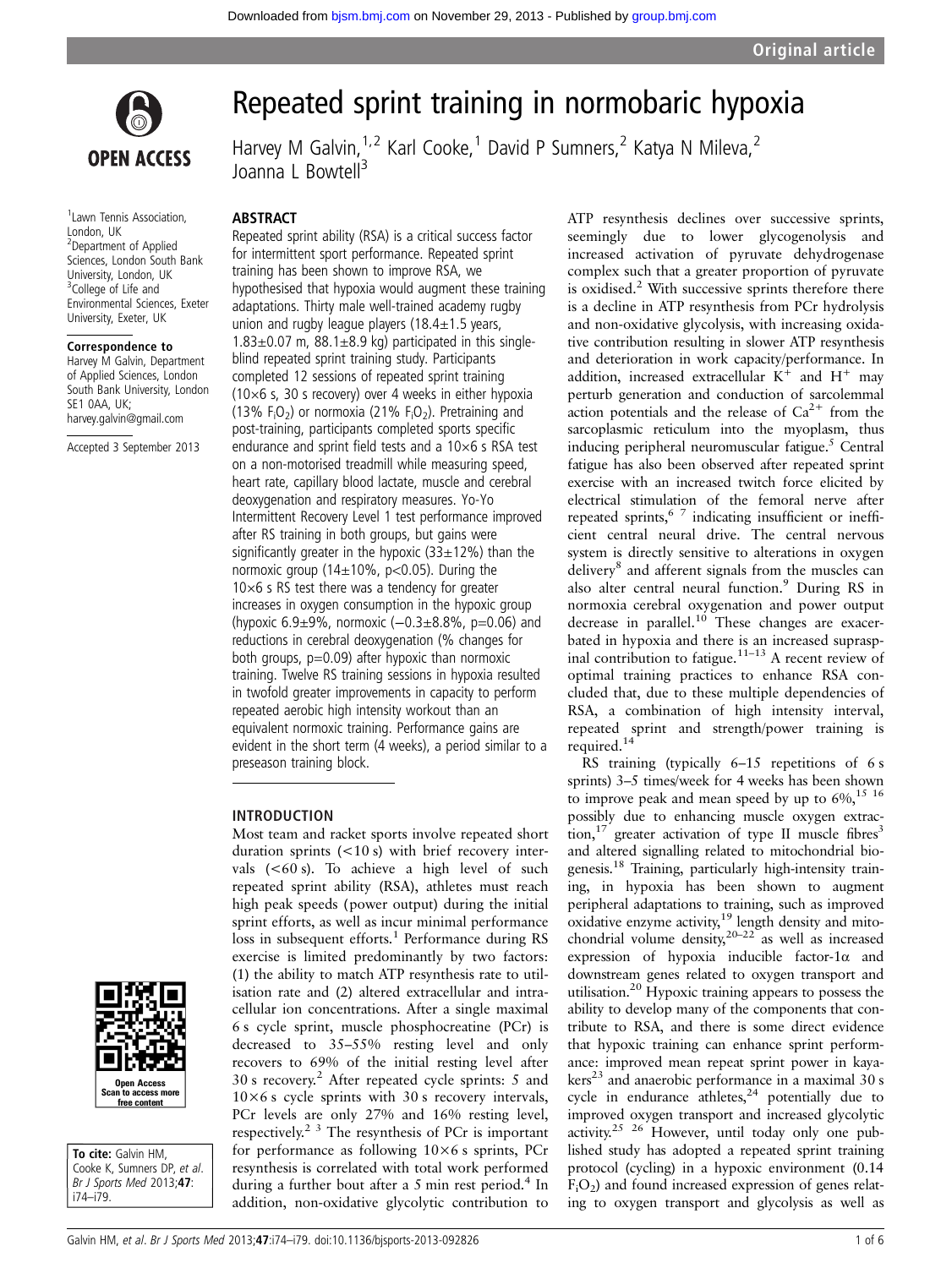# Original article

increased exercise capacity when compared to normoxic training.27 Selection of an appropriate hypoxic dose will be critical to maximise training adaptation since if too severe, hypoxic exposure will also impair repeated sprint speed and exacerbate fatigue. This is likely to compromise training quality and hence counteract the possible benefits to be derived from the greater physiological load. We recently found that RS running  $(10\times6 s)$  sprints) at  $0.13$  F<sub>i</sub>O<sub>2</sub> increased the physiological responses but did not exacerbate the speed decrement associated with hypoxic training.28 The purpose of the present study was to determine whether 12 sessions of repeated running sprint training in 13%  $F_iO_2$  improved measures of sports specific endurance performance to a greater extent than the equivalent training in normoxia.

# METHODS

# Type of study

Well-trained academy rugby league and rugby union academy players were randomised to complete 4 weeks of hypoxic or normoxic repeated sprint training during the preseason period.

# Selection of participants

A total of 42 well-trained academy rugby union and rugby league players were recruited to take part in the study (18.4  $\pm 1.5$  years,  $183.0 \pm 6.6$  cm,  $88.1 \pm 8.9$  kg), which was conducted in accordance with the Declaration of Helsinki 2008. Participants completed a health questionnaire and stated that they had no previous acute mountain sickness, ascent >3000 m in the past 3 months, musculoskeletal injury in the past 6 months or medication during the trial. All participants completed a written informed consent document. Of the 42 participants, 30 completed the training protocol, due to missed training sessions  $(n=8)$  and injury  $(n=4)$ . All RS training replaced field based speed sessions.

# Experimental procedure

Participants were split into two groups matched for body size and initial fitness levels, in a single-blind, placebo-controlled design. On the coaches' request all participants were told they were in the experimental group. Participants completed 4 weeks of RS training on a non-motorised treadmill. Pretraining and post-training, treadmill speed, oxygen consumption  $(VO<sub>2</sub>)$ , carbondioxide consumption  $(VCO<sub>2</sub>)$ , VE (minute ventilation), respiratory exchange rate (RER) cerebral and quadriceps deoxygenated haemoglobin (HHb), heart rate (HR) and  $SaO<sub>2</sub>$  were measured during a normoxic RS bout on a non-motorised treadmill and participants also completed field performance tests.

# Testing protocol

Familiarisation occurred on three consecutive days 48 h before the first testing day and consisted of participants completing the RS protocol outside and then on the non-motorised treadmill. Participants were instructed to refrain from caffeine or alcohol for 48 h prior to all testing and on arrival to pretesting all participants completed a standardised 15 min sports specific warm up including dynamic stretches and acceleration drills. Participants completed a 20 m maximum sprint, collecting data at 5, 10 and 20 m using lightgate timing devices (Smartspeed, Fusion Sport Ltd, Australia). This was repeated three times with a 3 min rest between repetitions. Participants then completed an RSA test, in which ten 20-m sprints were completed with 30 s rest intervals. Time for each repetition was recorded and totalled, while speed decrement was calculated using the equation of Girard et  $al^{29}$  Finally all participants completed a 20-m

shuttle test (Yo-Yo Intermittent Recovery test Level 1 (Yo-Yo IR1 test), BangsboSport, Denmark).

After 48 h rest, participants arrived at the laboratory and completed the standardised warm up. Near infraredspectroscopy (NIRS) optodes (NIRO 200, Hamamatsu Photonics KK, Japan) were applied to the skin surface above m. vastus lateralis of the left leg and above the left eye to observe the changes in muscle and cerebral tissue deoxygenation (HHb). The [HHb] signals for cerebrum and quadriceps were zeroed after 5 min quiet standing. An HR belt (Suunto Memory Belt, Suunto, Finland) was secured around the chest and a pulse oximeter (Nonin's 3100 WristOx, Minnesota, USA) was placed on the index finger of the right hand. Finally a face mask was fitted to record the respiratory responses to the exercise protocol through a gas analyser system (MetaMax 3B; Cortex Biophysik, Leipzig, Germany). The RS test was completed in normoxia and consisted of 10, 6 s sprints on a non-motorised treadmill (Woodway Curve, Woodway, Germany) interspersed with 30 s recovery followed by 5 min static recovery. During the test, speed was monitored using a bespoke infrared reflective system and data-logging device (PicoLog 1012, Pico Technology, UK). Capillary blood samples were taken from the left ear lobe pretesting, immediately postcompletion and 5 min after sprint completion, then analysed for blood lactate (BLa) content using a hand-held LactatePro analyser. Strong verbal encouragement was given during all repetitions throughout the testing. Data were analysed off-line using custom written scripts developed in Spike2 software (CED, Cambridge, UK).

# Training protocol

Participants completed training at the same time each day in place of RS activity during field based training. Similar to the testing procedure participants completed the standardised warm up and once on the treadmill attached a face mask that was connected to a portable hypoxic generator (Everest Summit II Hypoxic Generator, Hypoxico Inc, New York, USA). Participants were either exposed to hypoxic gas  $(13\%$   $F_1O_2)$  or a placebo normoxic gas  $(21\% \text{ F}_{i}O_{2})$  throughout the entire protocol. Each session consisted of the same RS procedure as during testing.

# Data acquisition—NIRS

A modified form of the Beer-Lambert law is used to calculate micromolar changes in tissue deoxyhaemoglobin concentration [HHb] across time based on the difference between the optical densities of the emitted and reflected NIR light with two wavelengths (763 and 855 nm). The temporal changes in [HHb] are dependent on  $O<sub>2</sub>$  extraction dynamics and are considered relatively independent of blood volume changes in the field of NIRS interrogation.<sup>30</sup> Thus, we used the changes in [HHb] prior to each sprint to estimate the differences in intramuscular and cerebral deoxygenation status induced by RS training in hypoxia and normoxia.

## Data acquisition—pulmonary gas exchange

Breath-by-breath pulmonary gas exchange data were recorded throughout the RS protocol using a portable gas exchange system (MetaMax 3B; Cortex Biophysik, Leipzig, Germany). The area under the curve of the time by  $VO<sub>2</sub>$  and ventilation (VE) traces were calculated for the different periods of the protocol: during sprints, during the recovery between sprints, during the 5 min recovery period as well as total areas under the curve for the entire protocol.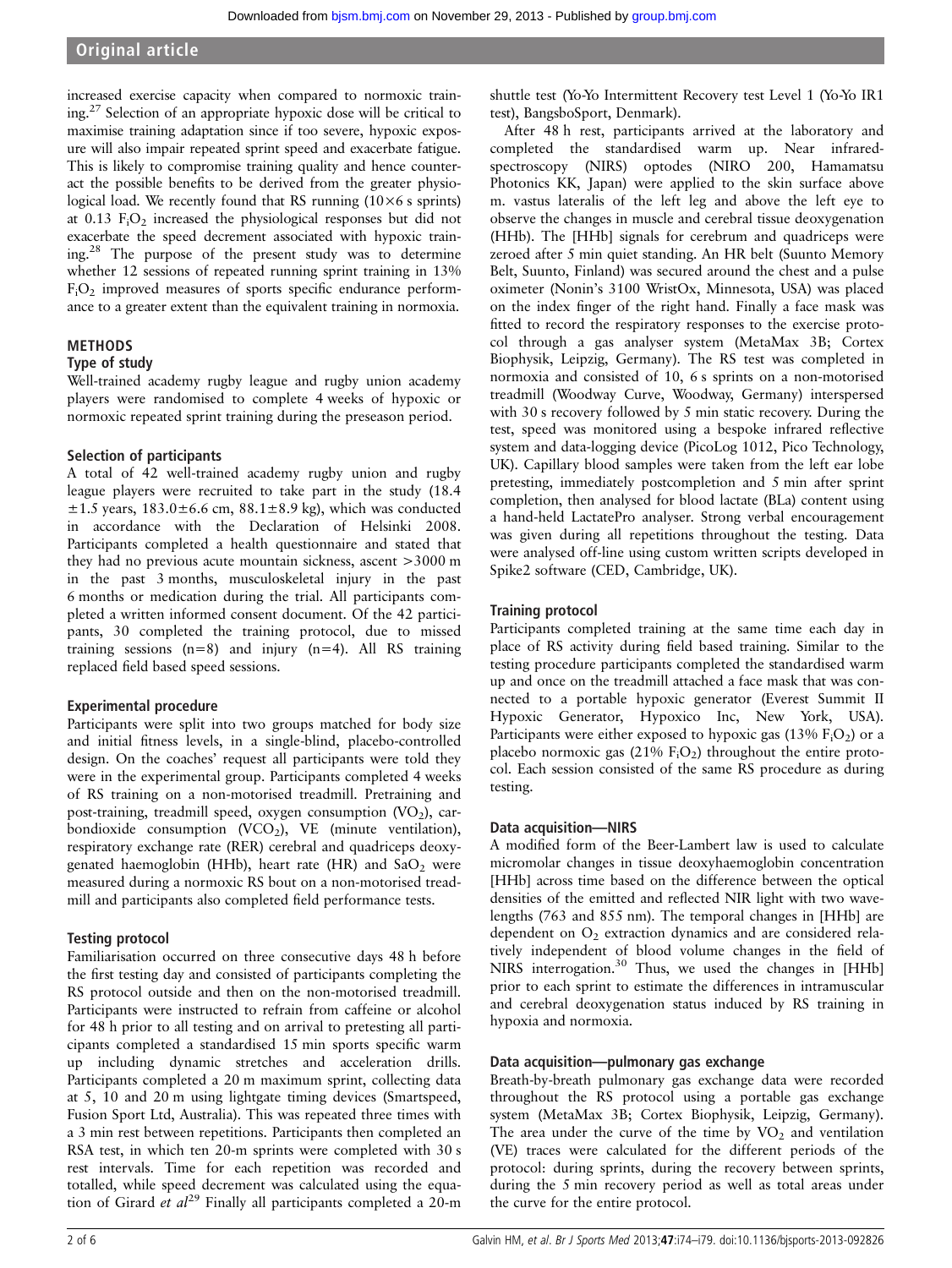|                          | <b>HYP</b>      |                 | <b>NRM</b>      |                 | p Value     |                |
|--------------------------|-----------------|-----------------|-----------------|-----------------|-------------|----------------|
|                          | <b>PRE</b>      | <b>POST</b>     | <b>PRE</b>      | <b>POST</b>     | <b>Time</b> | Timexcondition |
| 5 m(s)                   | $1.06 \pm 0.06$ | $1.04 \pm 0.05$ | $1.08 + 0.04$   | $1.05 + 0.06$   | 0.01        | 0.785          |
| $10 \text{ m}$ (s)       | $1.79 \pm 0.10$ | $1.75 \pm 0.06$ | $1.82 + 0.05$   | $1.80 + 0.08$   | 0.064       | 0.765          |
| $20 \text{ m}$ (s)       | $3.05 \pm 0.10$ | $3.05 \pm 0.11$ | $3.12 \pm 0.13$ | $3.09 \pm 0.12$ | 0.12        | 0.413          |
| $20 \text{ m}$ RSA $(s)$ | $32.2 \pm 1.1$  | $31.9 \pm 1.2$  | $32.7 \pm 1.2$  | $32.3 \pm 1.3$  | 0.039       | 0.391          |
| YoYo IR1 (m)             | 1237±265        | $1621 \pm 364$  | $1374 \pm 361$  | 1594±379        | < 0.001     | 0.002          |

Values are expressed as averages±SD.

RSA, repeated sprint ability, Yo-Yo IR1, Yo-Yo Intermittent Recovery Level 1 test.

## Statistical analysis

Data are presented as mean±SD. The data set for each variable was tested for normal distribution with the Kolmogorov-Smirnov statistic. Speed,  $SaO_2$ , HR,  $VO_2$ ,  $VCO_2$ , VE and BLa data were analysed by two-way repeated measures ANOVA (time×condition). Presprint HHb for cerebral and quadriceps were analysed by three-way repeated measures ANOVA (time×condition×sprints). Post hoc paired sample t tests, corrected for multiple comparisons using the Holm-Sidak step down procedure, were used to locate the specific site of any interaction effect identified. Data were analysed using SPSS V.19.0 for Windows (SPSS, Chicago, Illinois, USA). The level of statistical significance was set at  $p < 0.05$ .

#### **RESULTS**

## Field testing

Training significantly increased distance covered in the Yo-Yo IR1 test (table 1) and gains were significantly greater in the hypoxic  $(33\pm12\%)$  than the normoxic group  $(14\pm10\%)$ , p=0.002). Five metre sprint performance and total time taken in the 20 m RS test improved after training ( $p < 0.05$ ), but there were no significant differences between the hypoxic and normoxic training groups (table 1). There were no significant changes to 10 or 20 m sprint performance or speed decrement in the 20 m RSA test (prehypoxic  $4.0 \pm 3.0\%$  and posthypoxic  $2.7 \pm 1.6\%$  vs prenormoxic  $5.1 \pm 3.9$  and postnormoxic  $3.7 \pm 2.1$ %, time effect  $p=0.317$ ).

## Physiological measures during RSA laboratory test VO<sub>2</sub>, VCO<sub>2</sub>, VE, SaO<sub>2</sub>, HR and BLa

There was a tendency for a greater increase in total oxygen consumed during the test after hypoxic than normoxic training (hypoxic 6.9±9%, normoxic −0.3±8.8%, independent t test,  $p=0.06$ ; table 2). There was a significant increase in total VCO<sub>2</sub> for both groups (hypoxic  $8.1 \pm 8.9\%$ , normoxic  $5.6 \pm 9.5\%$ , p<0.05), but no significant difference between the groups (table 2). There was no significant change in total VE,  $SaO<sub>2</sub>$ , peak HR or capillary BLa concentrations after hypoxic or normoxic training and no difference between groups (table 2).

#### Cerebral and quadriceps deoxygenation

Cerebral deoxygenation (HHb presprint) tended to be lower across sprints after hypoxic training, but there was no change in response after normoxic training (time×condition×sprints, p=0.09; figure 1). Quadriceps deoxygenation during the repeated all-out sprints did not change as a result of training (p=0.948; figure 2).

#### Distance covered and speed decrement

Total distance covered throughout the treadmill RSA test improved after training in both groups  $(p=0.02)$  but this was not statistically significant between the groups (p=0.263). Speed decrement during the RSA test improved after training in both groups ( $p=0.059$ ) and improved to a greater extent in the hypoxic (27±37%) than in the normoxic group although nonsignificantly due to variability in the data  $(1\pm51\%; p=0.122;$ table 2).

|                           | <b>HYP</b>       |                  | <b>NRM</b>     |                  | p Value     |                |
|---------------------------|------------------|------------------|----------------|------------------|-------------|----------------|
|                           | <b>PRE</b>       | <b>POST</b>      | <b>PRE</b>     | <b>POST</b>      | <b>Time</b> | Timexcondition |
| $VO2$ (litres)            | $31.7 \pm 3.9$   | $33.6 \pm 2.6$   | $32.3 \pm 3.4$ | $32.2 \pm 3.1$   | 0.144       | 0.104          |
| VCO <sub>2</sub> (litres) | $30.5 \pm 3.2$   | $32.9 \pm 2.6$   | $30.3 \pm 2.9$ | $31.9 \pm 1.8$   | 0.002       | 0.289          |
| VE (litres)               | $1046 \pm 213$   | $1124 + 131$     | 1009±137       | $1022 + 93$      | 0.179       | 0.347          |
| $S_aO_2$ AVERAGE $(\%)$   | $94.1 \pm 1.7$   | $95.5 \pm 1.6$   | $95.0 \pm 2.8$ | $96.2 \pm 1.6$   | 0.114       | 0.868          |
| $HR_{PFAK}$ (bpm)         | $179 + 5$        | $178 + 6$        | $182 + 7$      | $179 + 8$        | 0.426       | 0.14           |
| $Lapost$ (mmol/L)         | $10.1 \pm 2.0$   | $11.0 \pm 2.5$   | $10.1 \pm 2.4$ | $10.0 + 2.0$     | 0.597       | 0.47           |
| $La5post$ (mmol/L)        | $11.3 \pm 1.8$   | $12.0 \pm 1.6$   | $12.5 \pm 1.9$ | $11.6 \pm 2.1$   | 0.988       | 0.409          |
| Distance covered (m)      | $433.7 \pm 19.9$ | $448.6 \pm 22.0$ | $431 \pm 25.8$ | $437.5 \pm 21.2$ | 0.024       | 0.263          |
| Speed decrement (%)       | $6.1 \pm 2.2$    | $4.4 \pm 1.2$    | $5.2 \pm 2.1$  | $5.2 \pm 1.94$   | 0.059       | 0.122          |

Table 2 Physiological parameters of RSA test on non-motorised treadmill performed in normoxia before (PRE) and after (POST) 4 weeks of  $t_{\text{minmax}}$  in either hypoxia (HYP) or normoxia (NRM) (n=26)

Values are expressed as averages±SD.

Yo-Yo IR1, Yo-Yo Intermittent Recovery Level 1 test.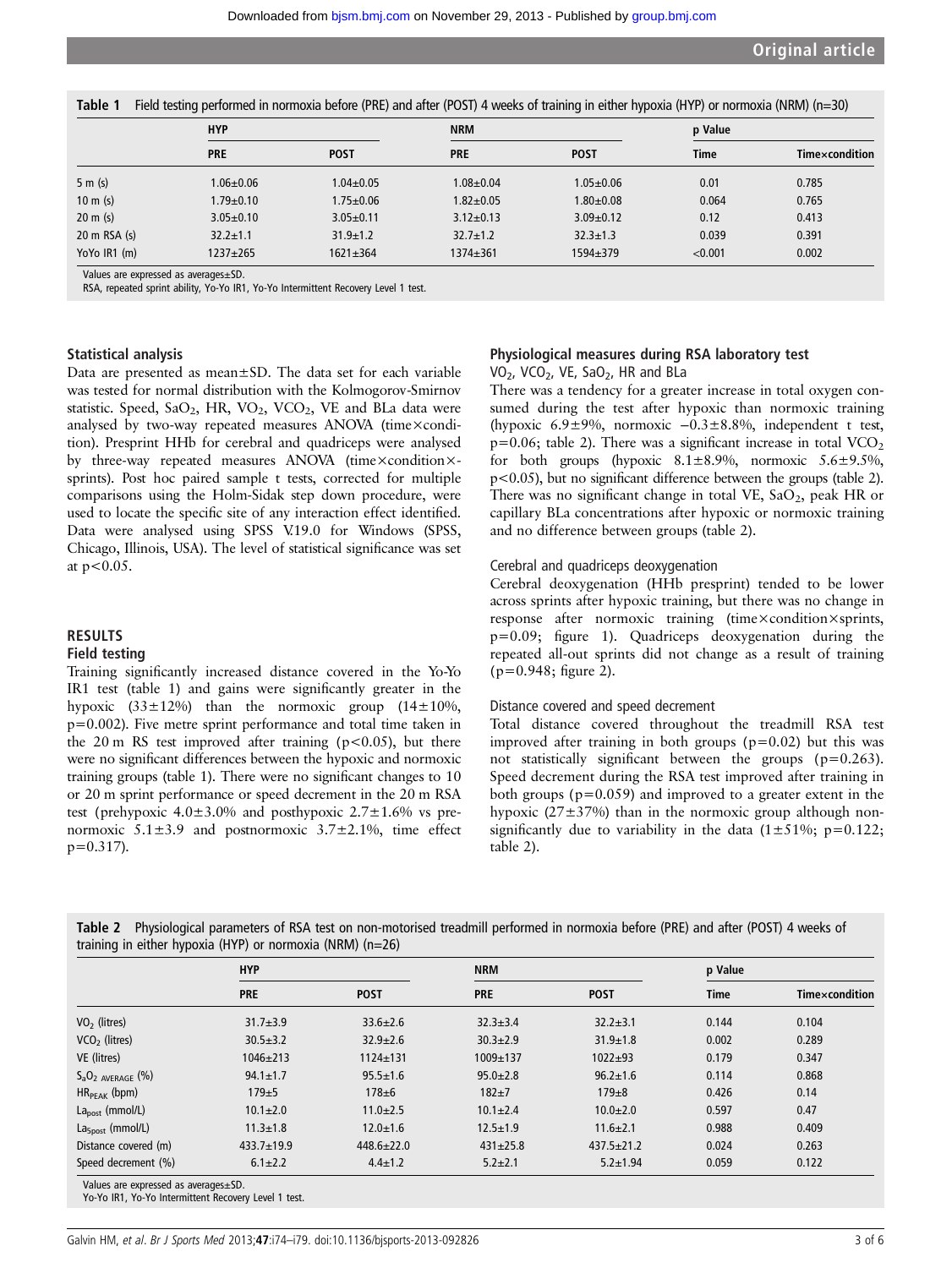



Figure 1 Change in cerebral deoxygenation (HHb) prior to each sprint repetition during pretesting (PRE) and post-testing (POST; n=26), # denotes time×condition×sprints p=0.09

# **DISCUSSION**

Four weeks of RS training in normobaric hypoxia resulted in significantly greater improvements in the Yo-Yo IR test than equivalent training conducted in normoxia. Participants also tended to cover more distance with a smaller speed decrement and consume a larger volume of oxygen during the 6-s RS test after hypoxic training indicating greater total energy expenditure and work performed (table 2). This performance improvement was perhaps possible as a consequence of the lesser cerebral deoxygenation incurred during RS after hypoxic training, since cerebral deoxygenation has been related to central fatigue.<sup>12</sup>

The hypoxic group had a twofold greater increase in distance covered in the Yo-Yo test (33%) compared to the normoxic group (14%) after 4 weeks of training ( $12 \times RS$  sessions), which compares favourably to the training induced improvements observed in previous studies (7 weeks RS vs interval training +28 vs +13%<sup>31</sup>; 10×RS training sessions, +8%<sup>18</sup>). The Yo-Yo IR test is correlated with physical performance and the amount of high-intensity running in soccer,<sup>32</sup> basketball,<sup>33</sup> rugby league<sup>34</sup> and handball.<sup>35</sup> Hence the magnitude of Yo-Yo IR1 performance improvement induced by hypoxic RS training is likely to translate to improved intermittent sport performance. Yo-Yo performance is 9.5% higher in elite (international honours) than moderate elite (professional leagues) football players, which correlates with a 10% increase in distance covered at high intensities  $(200 \text{ m})$  during a game.<sup>32</sup> On this basis, the

large gains in Yo-Yo performance in the hypoxic group in the present study would translate to an extra 600 m distance covered at a high intensity in a match. To put into perspective for our participants, elite rugby players have been shown to achieve a significantly higher distance covered in the Yo-Yo IR1 than subelite players (1660 m vs  $1560$  m).<sup>34</sup> During our pretesting, three players in the normoxic group and one in the hypoxic group were in this elite category, while after hypoxic training seven players moved into the elite category compared to only two players in the normoxic group. This demonstrates that the short term (4 weeks) use of hypoxic RS training is able to elicit a greater gain in intermittent sports specific endurance than 7 weeks of traditional RS training.<sup>31</sup> Therefore, this is a highly practical and efficient preseason training technique.

In contrast to the improvement in Yo-Yo IR1 performance which tests the athlete's ability to repeatedly perform predominantly aerobic high-intensity work,  $32$  single maximal sprint performance over 5, 10 or 20 m was not enhanced by hypoxic versus normoxic RS training. In parallel with the enhanced oxygen consumption during the RS protocol after hypoxic training, this suggests that oxidative rather than non-oxidative metabolism was enhanced by hypoxic RS training. This conclusion is supported by the RS ability field test that showed no significant improvement in either group after the training. The field test involved 20 m RS whereas 6 s sprints were performed on the treadmill equating to approximately 40 m. The absence of performance improvement in the shorter test, which is more reliant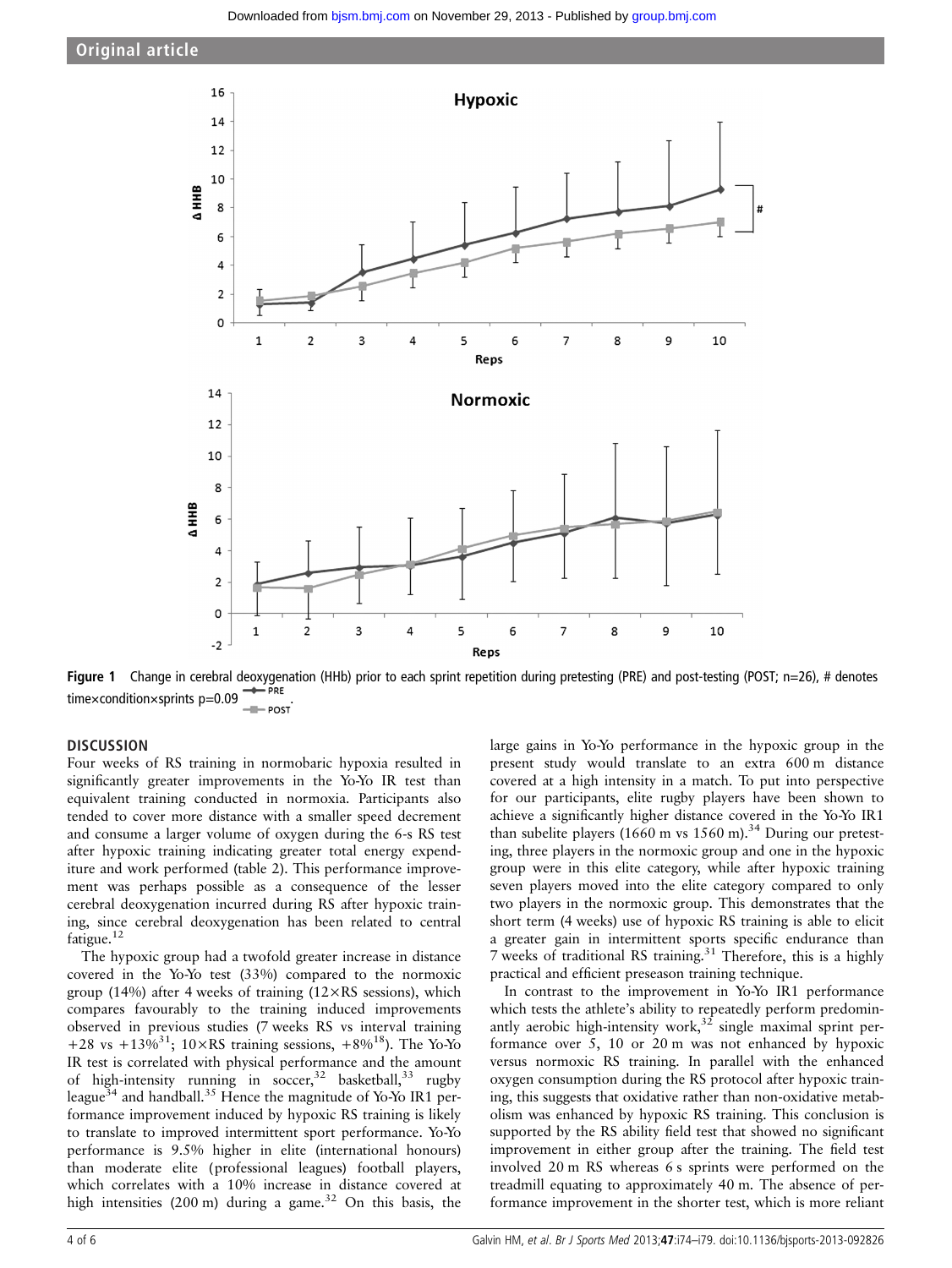Figure 2 Change in quadriceps deoxygenation (HHb) prior to each sprint repetition during pretesting (PRE) and post-testing (POST; n=26)

- POST



on anaerobic energy systems, $<sup>1</sup>$  suggests that there is little adapta-</sup> tion of the anaerobic systems in response to hypoxic RS in intermittent athletes. This may have been because the training method was one set of  $10\times6$  s repetitions. Previous work in which glycolytic activity was improved, used three sets of 5×10 s sprints with adequate rest to ensure larger power outputs.27 However, this protocol then failed to induce improvement in the 3 min all out test in cyclists<sup>27</sup> suggesting limited improvement in oxidative capacity. This highlights the specificity of the adaptations induced to the training protocol utilised (work and rest durations and work: rest ratio) and hence the specific metabolic demands of the training.

Total  $O_2$  consumption during the 6 s RS test tended to increase after hypoxic training (Independent t test, p=0.06). This presumably reflects a greater volume of work performed in the hypoxic group, certainly total distance covered tended to be greater after hypoxic training (table 2). The rapid component of excess postexercise oxygen consumption (EPOC) is thought to reflect the oxygen cost of PCr resynthesis,  $36$  hence the increased EPOC after hypoxic training may indicate increased PCr turnover during the sprints. Postexercise capillary BLa concentration was similar across trials suggesting no change in non-oxidative glycolysis post-training, although increased lactate removal through non-exercising muscles or respiratory muscles<sup>37</sup> cannot be excluded with the present data. However, without muscle biopsy and/or 31P-MRS data

we are not able to determine the metabolic effects of hypoxic RS training in the present study.

The ameliorated cerebral deoxygenation after hypoxic RS training in the present study may allow maintained central drive and contribute to an improved work capacity during posthypoxic training RS exercise. Central fatigue contributes to the deterioration in performance during RS training as evidenced by reduced voluntary activation.<sup>6</sup> This may relate to reduced cerebral oxygenation, since studies in hypoxia have demonstrated that diminished cerebral oxygen availability is associated with decreased central drive and fatigue. Specifically during RS exercise, decreased cerebral oxygenation was associated with decreased work capacity.<sup>38</sup> <sup>39</sup>

## What are the new findings?

- ▸ Well-trained academy rugby players performing repeated sprint training in hypoxia achieved twofold greater improvements in their capacity to perform repeated aerobic high intensity work.
- $\blacktriangleright$  Performance gains are evident in the short term (4 weeks), a period similar to a preseason training block.
- ▸ Further work is required to identify the mechanisms of adaptation.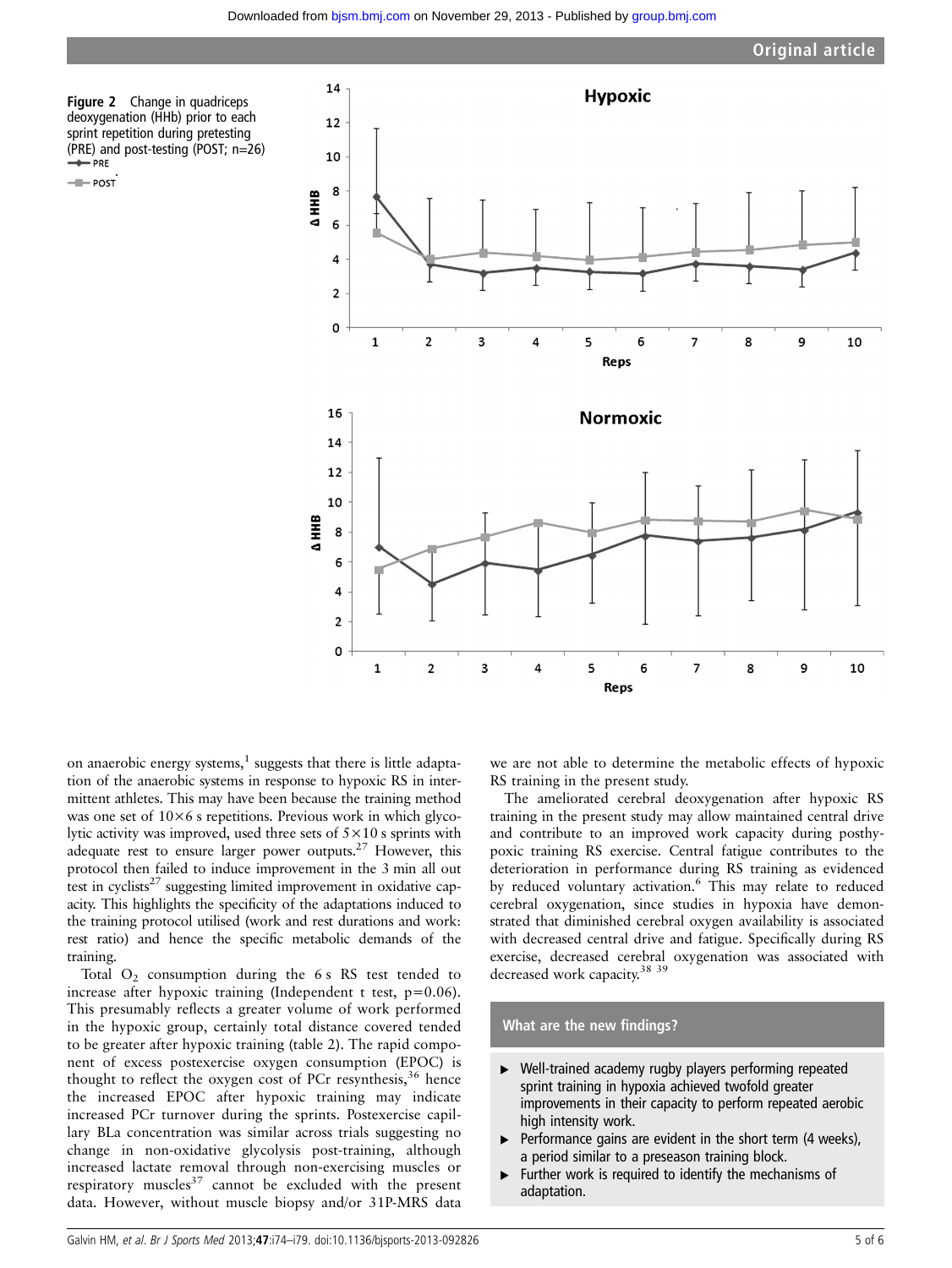# Original article

## How might it impact on clinical practice in the future?

Athletes and teams in intermittent sports could confidently choose to implement repeated sprint training sessions in hypoxia to improve sports specific endurance in a relatively short period of time.

Contributors All of the authors were involved in the conception, design, analysis, interpretation of results and drafting of the article.

Funding Technology Strategy Board Knowledge Transfer Partnership with London South Bank University and The Altitude Centre Ltd, Part funded by Altitude Centre and Knowledge Transfer Board (Grant number KTP007591). Funded time of research associate and academic supervisors and supplied equipment.

#### Competing interests None.

Patient consent Obtained.

**Ethics approval** London South Bank University.

#### Provenance and peer review Not commissioned; externally peer reviewed.

Open Access This is an Open Access article distributed in accordance with the Creative Commons Attribution Non Commercial (CC BY-NC 3.0) license, which permits others to distribute, remix, adapt, build upon this work non-commercially, and license their derivative works on different terms, provided the original work is properly cited and the use is non-commercial. See: [http://creativecommons.org/](http://creativecommons.org/licenses/by-nc/3.0/) [licenses/by-nc/3.0/](http://creativecommons.org/licenses/by-nc/3.0/)

#### **REFERENCES**

- Wadley G, Le Rossignol P. The relationship between repeated sprint ability and the aerobic and anaerobic energy systems. J Sci Med Sport 1998;1:100-10.
- 2 Gaitanos GC, Williams C, Boobis LH, et al. Human muscle metabolism during intermittent maximal exercise. J Appl Physiol 1993;75:712–19.
- 3 Dawson B, Fitzsimons M, Green S, et al. Changes in performance, muscle metabolites, enzymes and fibre types after short sprint training. Eur J Appl Physiol 1998;78:163–9.
- 4 Mendez-Villanueva A, Edge J, Suriano R, et al. The recovery of repeated-sprint exercise is associated with PCr resynthesis, while muscle pH and EMG amplitude remain depressed. PLoS ONE 2012;7:e51977.
- 5 Cairns SP, Lindinger MI. Do multiple ionic interactions contribute to skeletal muscle fatigue? J Physiol 2008;586(Pt 17):4039–54.
- 6 Racinais S, Bishop D, Denis R, et al. Muscle deoxygenation and neural drive to the muscle during repeated sprint cycling. Med Sci Sports Exerc 2007;39:268–74.
- 7 Perrey S, Racinais S, Saimouaa K, et al. Neural and muscular adjustments following repeated running sprints. Eur J Appl Physiol 2010;109:1027–36.
- 8 Amann M, Calbet JA. Convective oxygen transport and fatigue. J Appl Physiol 2008;104:861–70.
- 9 Amann M, Proctor LT, Sebranek JJ, et al. Somatosensory feedback from the limbs exerts inhibitory influences on central neural drive during whole body endurance exercise. J Appl Physiol 2008;105:1714–24.
- 10 Smith KJ, Billaut F. Influence of cerebral and muscle oxygenation on repeated-sprint ability. Eur J Appl Physiol 2010;109:989-99.
- 11 Verges S, Rupp T, Jubeau M, et al. Cerebral perturbations during exercise in hypoxia. Am J Physiol Regul Integr Comp Physiol 2012;302:R903–16.
- 12 Goodall S, Gonzalez-Alonso J, Ali L, et al. Supraspinal fatigue after normoxic and hypoxic exercise in humans. J Physiol 2012;590:2767-82.
- 13 Goodall S, Ross EZ, Romer LM. Effect of graded hypoxia on supraspinal contributions to fatigue with unilateral knee-extensor contractions. J Appl Physiol 2010;109:1842–51.
- 14 Bishop D, Girard O, Mendez-Villanueva A. Repeated-sprint ability—part II: recommendations for training. Sports Med 2011;41:741–56.
- 15 Buchheit M, Mendez-Villanueva A, Quod M, et al. Improving acceleration and repeated sprint ability in well-trained adolescent handball players: speed versus sprint interval training. Int J Sports Physiol Perform 2010;5:152-64.
- 16 Mohr M, Krustrup P, Nielsen JJ, et al. Effect of two different intense training regimens on skeletal muscle ion transport proteins and fatigue development. Am J Physiol Regul Integr Comp Physiol 2007;292:R1594–602.
- Bailey SJ, Wilkerson DP, Dimenna FJ, et al. Influence of repeated sprint training on pulmonary O<sub>2</sub> uptake and muscle deoxygenation kinetics in humans. J Appl Physiol 2009;106:1875–87.
- 18 Serpiello FR, McKenna MJ, Bishop DJ, et al. Repeated sprints alter signaling related to mitochondrial biogenesis in humans. Med Sci Sports Exerc 2012;44:827-34.
- 19 Terrados N, Jansson E, Sylven C, et al. Is hypoxia a stimulus for synthesis of oxidative enzymes and myoglobin? J Appl Physiol 1990;68:2369–72.
- 20 Vogt M, Puntschart A, Geiser J, et al. Molecular adaptations in human skeletal muscle to endurance training under simulated hypoxic conditions. J Appl Physiol 2001;91:173–82.
- 21 Geiser J, Vogt M, Billeter R, et al. Training high–living low: changes of aerobic performance and muscle structure with training at simulated altitude. Int J Sports Med 2001;22:579–85.
- 22 Hoppeler H, Vogt M, Weibel ER, et al. Response of skeletal muscle mitochondria to hypoxia. Exp Physiol 2003;88:109–19.
- 23 Bonetti DL, Hopkins WG, Kilding AE. High-intensity kayak performance after adaptation to intermittent hypoxia. Int J Sports Physiol Perform 2006;1:246-60.
- 24 Hamlin MJ, Marshall HC, Hellemans J, et al. Effect of intermittent hypoxic training on 20 km time trial and 30 s anaerobic performance. Scand J Med Sci Sports 2010;20:651–61.
- Roels B, Thomas C, Bentley DJ, et al. Effects of intermittent hypoxic training on amino and fatty acid oxidative combustion in human permeabilized muscle fibers. J Appl Physiol 2007;102:79–86.
- 26 Puype J, Van Proeyen K, Raymackers JM, et al. Sprint interval training in hypoxia stimulates glycolytic enzyme activity. Med Sci Sports Exerc 2013. Published Online First: Epub Date. doi: [10.1249/MSS.0b013e31829734ae](http://dx.doi.org/10.1249/MSS.0b013e31829734ae)
- 27 Faiss R, Leger B, Vesin JM, et al. Significant molecular and systemic adaptations after repeated sprint training in hypoxia. PLoS ONE 2013;8:e56522.
- 28 Bowtell JL, Cooke K, Turner R, et al. Acute physiological and performance responses to repeated sprints in varying degrees of hypoxia. J Sci Med Sport 2013. Published Online First: Epub Date. doi: [10.1016/j.jsams.2013.05.016](http://dx.doi.org/10.1016/j.jsams.2013.05.016)
- 29 Girard O, Mendez-Villanueva A, Bishop D. Repeated-sprint ability—part I: factors contributing to fatigue. Sports Med 2011;41:673–94.
- 30 Kowalchuk JM, Rossiter HB, Ward SA, et al. The effect of resistive breathing on leg muscle oxygenation using near-infrared spectroscopy during exercise in men. Exp Physiol 2002;87:601–11.
- 31 Ferrari Bravo D, Impellizzeri FM, Rampinini E, et al. Sprint vs. interval training in football. Int J Sports Med 2008;29:668–74.
- 32 Bangsbo J, Iaia FM, Krustrup P. The Yo-Yo intermittent recovery test: a useful tool for evaluation of physical performance in intermittent sports. Sports Med 2008;38:37–51.
- 33 Castagna C, Impellizzeri FM, Rampinini E, et al. The Yo-Yo intermittent recovery test in basketball players. J Sci Med Sport 2008;11:202–8.
- 34 Atkins SJ. Performance of the Yo-Yo intermittent recovery test by elite professional and semiprofessional rugby league players. J Strength Cond Res 2006;20:222–5.
- 35 Souhail H, Castagna C, Mohamed HY, et al. Direct validity of the yo-yo intermittent recovery test in young team handball players. J Strength Cond Res 2010;24:465–70.
- 36 Tomlin DL, Wenger HA. The relationship between aerobic fitness and recovery from high intensity intermittent exercise. Sports Med 2001;31:1-11.
- 37 Brown PI, Sharpe GR, Johnson MA. Inspiratory muscle training abolishes the blood lactate increase associated with volitional hyperpnoea superimposed on exercise and accelerates lactate and oxygen uptake kinetics at the onset of exercise. Eur J Appl Physiol 2012;112:2117–29.
- 38 Billaut F, Smith K. Prolonged repeated-sprint ability is related to arterial O2 desaturation in men. Int J Sports Physiol Perform 2010;5:197–209.
- 39 Smith KJ, Billaut F. Tissue oxygenation in men and women during repeated-sprint exercise. Int J Sports Physiol Perform 2012;7:59–67.